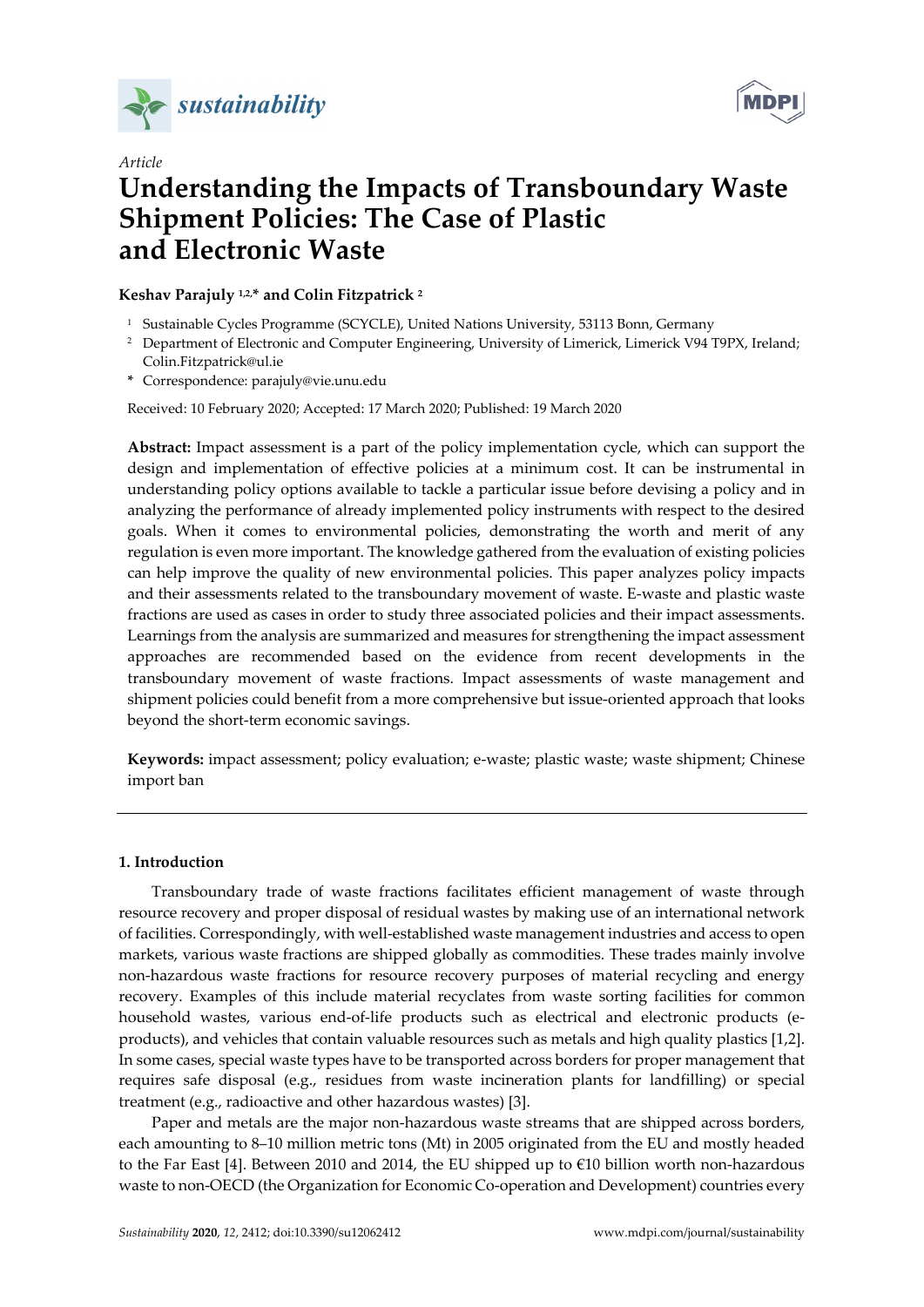year [5]. Several policies at national, regional, and international levels govern these transboundary trades. They include the Basel Convention on the Control of Transboundary Movements of Hazardous Waste and their Disposal [6], the OECD Decision on the Control of Transboundary Movements of Wastes Destined for Recovery Operations (OECD/LEGAL/0266) [7], and The

European Waste Shipment Regulation ((EC) No 1013/2006) [8]. The preprocessing of waste fractions and their subsequent shipments have to comply with national and international shipment regulations relevant to the waste fraction in question. However, with the growing amounts of waste shipped internationally, it is also believed that illegal shipments of wastes have also grown significantly in recent years. Illegal trafficking of waste can have not only implications for the environment and human health, but also negative effects on legal trade and the corresponding economic transactions [9]. The destination of such illegal flows are often countries without proper regulations and waste management infrastructure where the received waste materials are processed in suboptimal conditions. Rudimentary recycling practices of e-waste, which contains several heavy metals and organic compounds, can lead to local air, water, and soil pollution [10]. Similarly, improper handling of plastic waste and the resulting contamination can lead to a range of adverse effects on human health and wildlife, as well as to ocean and fresh waterways pollution [11]. Besides exposing populations to toxic substances, illegal waste trade and handling is also associated with economic issues such as tax fraud and money laundering [9].

Even in the presence of several regulations, significant amounts of illegal waste shipments are occurring across the European borders and beyond. While the majority of waste is legally shipped for resource recovery purposes, estimates suggest that 25% of the overall shipments do not comply with the regulations [12]. Although some of these policies have been assessed and revised over the past years, the problem of illegal waste trafficking persists as a serious concern for global stakeholders. It is not clearly documented to what extent the policies designed to regulate transboundary trading of waste have affected the trend of illegal waste shipments across the European and international borders. To this end, our paper studies modalities of policy impact assessment in the waste sector with a focus on transboundary shipments. In particular, we look into the impacts of policies linked to waste shipments and management at the European level and review how these impacts are analyzed in relation with the advancement of such policy instruments. The goal is to understand impacts of waste trade and management policies and analyze the policy assessment approaches in order to identify opportunities for improvement.

#### **2. Policy Impact Assessment**

A policy generally refers to objectives and actions in relation to a political issue and can be in the form of strategic plans, legislation, public interventions, financial incentives, etc. that are expected to change the behavior of a target group in order to bring about the desired changes [13]. A policy impact assessment is aimed at bringing scientific evidence to the attention of decision makers using evaluation and prediction of potential impacts of different policy options [14]. It is an approach to support the development of evidence-based policies and monitor their implementation [15]. Policies are evaluated for their performances and impact assessments (as well as evaluations) are a part of the policy cycle in public management that serves two purposes [16]. An impact assessment is equivalent to policymakers' business planning and a part of needs analysis and planning activity of the policy cycle that prospectively analyzes the anticipated impacts of an intervention (Ex ante). It is also an evaluation mechanism to measure the effects of an intervention including a wider range of issues (e.g., cost, efficiency, and the unintended effects of an intervention), which is a part of the evaluation and management activity of the policy cycle (Ex post). The term impact assessment is understood to have a narrow focus (on pre-defined set of impacts), whereas impact evaluation means a broader approach to cover a wider range of issues. However, these terms often have been used interchangeably.

In broader terms, impact assessment methods can be grouped into theory-based impact evaluation and counterfactual impact evaluation [17]. The theory-based approach involves establishing a 'theory of change'—a description of the 'cause and effect' from an intervention to its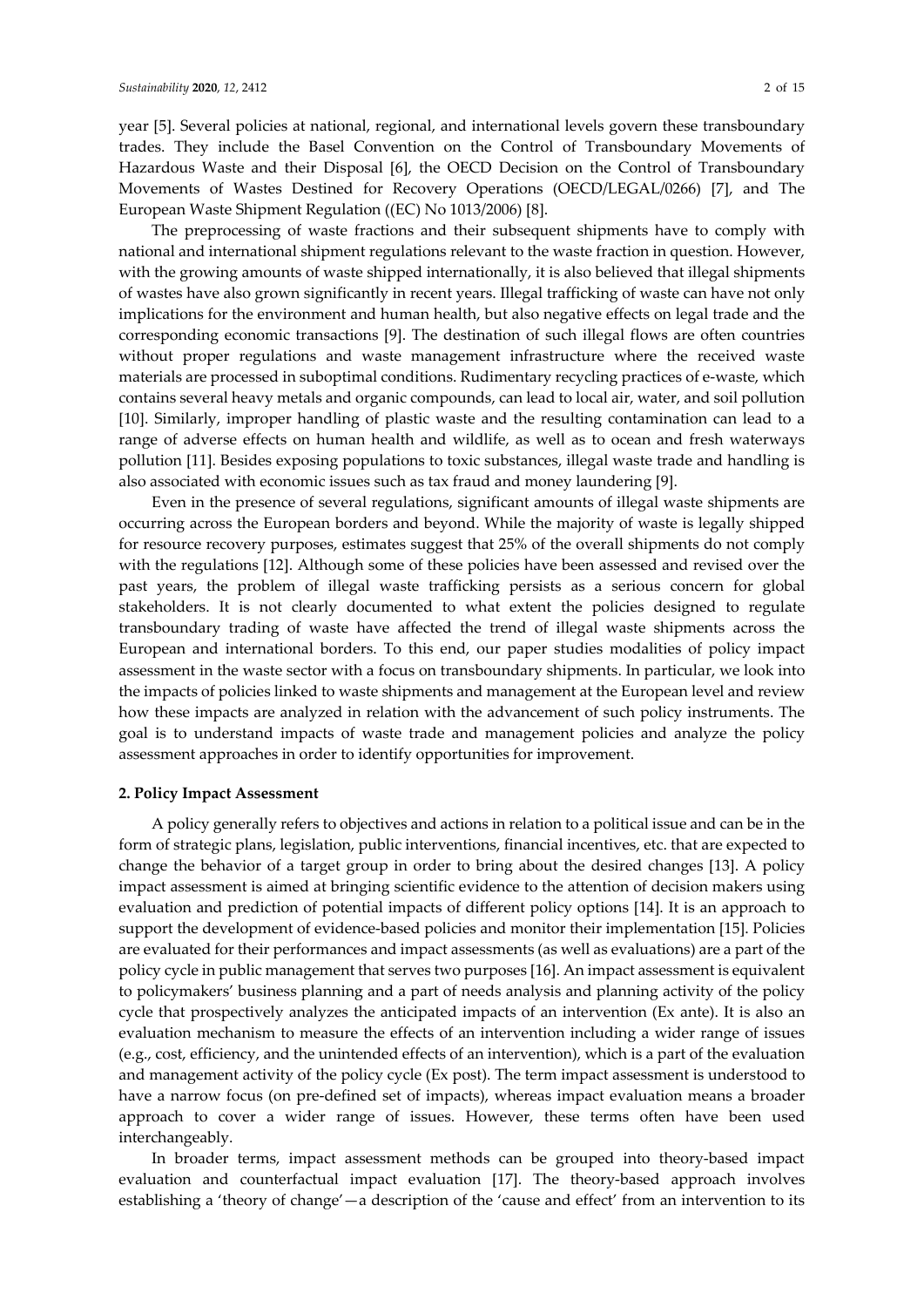desired effects [15]. The counterfactual approach compares what would have happened in the absence of an intervention to actual outcomes occurring with the intervention. It can also compare the results of a particular intervention with those of a different intervention [18].

In Europe, the European Commission, as a part of its Better Regulation agenda, has a commitment to plan, adopt, design, implement, enforce, evaluate and revise all EU interventions including legislative or non-legislative, spending and other measures to ensure their highest possible quality [19]. It has set standards and guidelines for a quality impact assessment and recommends a careful planning and sufficient time to achieve the desired quality. Regarding the need of a policy impact assessment, the European Commission's document 'Better Regulation Toolbox' states: "An Impact Assessment is required when the expected economic, environmental or social impacts of EU action are likely to be significant." The policy evaluation framework developed by the European Environment Agency (EEA) takes into account elements including inputs, outputs, impacts, results, external factor, and other policies and evaluates an intervention based on four criteria: relevance, effectiveness, efficiency, and coherence [13].

There is still relatively little literature on lessons from policy impact assessment, but the academic interest in understanding policy assessment is growing [14]. Although impact assessments can be instrumental in informing policy processes, the effective use of this tool has not been encouraging yet. Especially when it comes to assessing environmental policies, academicians argue that the process of assessments is too rigid and linear to account for complex socio-ecological problems linked to sustainability [20].

#### **3. Methodology and Scope**

In order to achieve the stated goals of this paper, we review policy impacts and the assessments of policies that cover e-waste and plastic waste streams. The above waste fractions are chosen mainly because of two reasons. Firstly, they have seen a rapid growth in quantities during the last decades and have attracted a lot of attention in the growing discussion of resource sustainability and in the concept of circular economy. Secondly, there have been numerous changes in policies at the national, regional, and international level regarding the transboundary movement of both waste streams during the recent years. Out of those, three major policy interventions covering these two streams are studied, which include a) the European Waste Electrical and Electronic Equipment (WEEE) Directive (2002/96/EU) [21], b) the Waste Shipment Regulation ((EC) No 1013/2006) [8], and c) the Chinese Ban on Waste Import [22]. This work tries to answer the following two key research questions:

- (1) What are the strengths and weaknesses of the current approach of policy impact assessments concerning transboundary shipments of waste fractions?
- (2) What lessons can be drawn from the current practices in terms of improving future impact assessments?

In the case of the WEEE Directive and the WSR, we review past and ongoing policy impact assessments. However, in the case of the Chinese Ban, which is a more recently implemented policy and whose impacts are yet to be systematically assessed, we evaluate immediate and direct impacts of the policy within and outside of China. Drawing on these case studies of policy impacts, their assessments, and methodologies, we offer the key findings and recommendations. The two waste fractions and three policies are briefly introduced in the following sub-sections.

### *3.1. Waste Fractions*

#### 3.1.1. E-Waste

Waste electrical and electronic equipment—commonly known as e-waste or WEEE– has been in the spotlight of discussions on both legal and illegal transboundary waste shipments. Only 20% of the 50 Mt e-waste generated globally is collected and treated under the official system [23], which leaves a large fraction to be dealt with by the informal and illegal actors. Main issues linked to the transboundary e-waste flow include insufficient management of hazardous substances and improper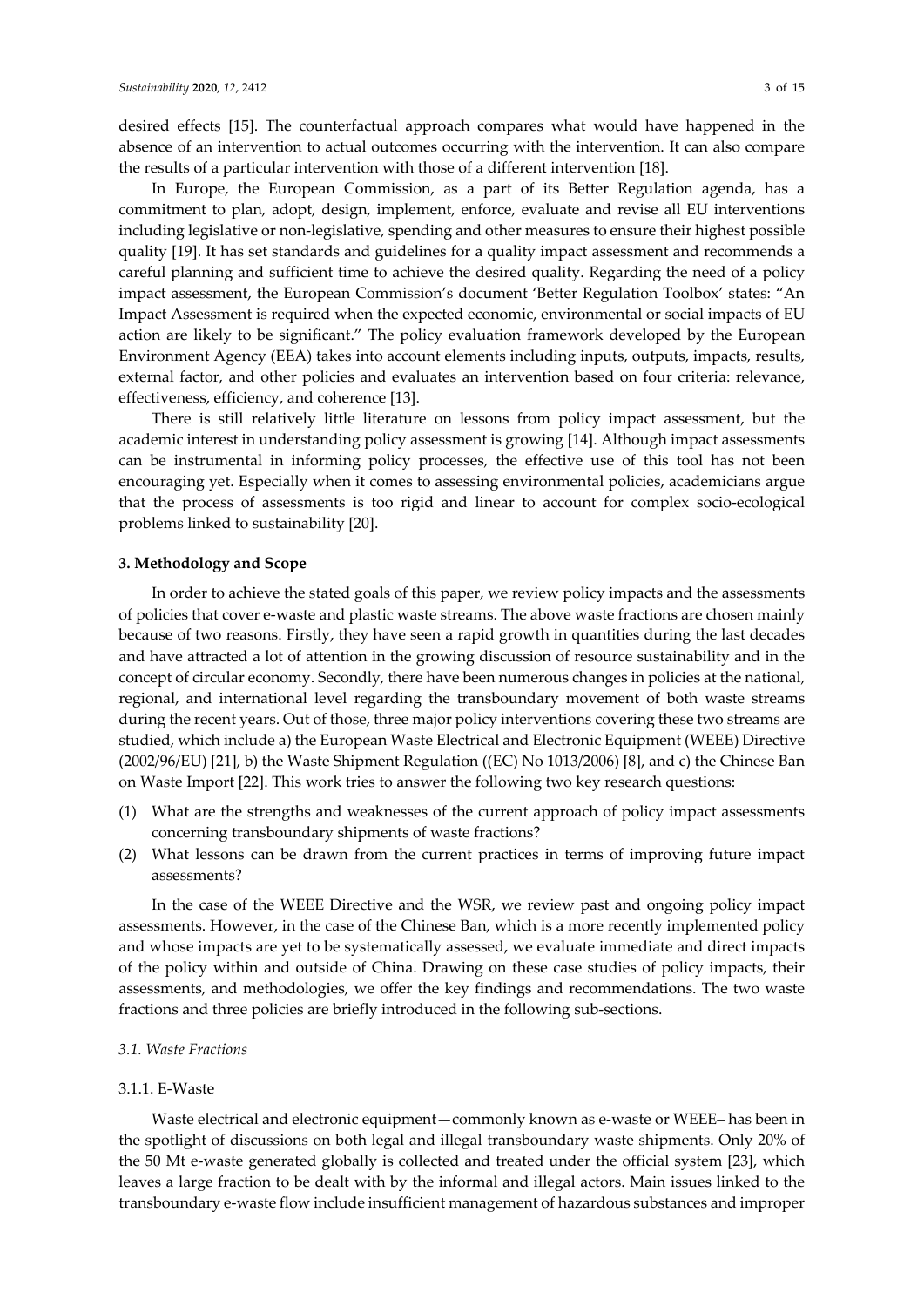processing of e-waste, resulting in losses of valuable resources. Often, illegally shipped waste streams are processed by the informal recycling sector, which also means a loss of business opportunities for actors in the formal waste management sector in both origin and destination countries. In addition, the informal waste processing practices are linked to environmental and human health related issues at the destination, which are often poor and underdeveloped countries [24].

Reuse is often stated as the goal of shipping used electronics from industrialized countries (primarily the USA and European countries) to developing economies, including China and African countries [25]. Although many products are shipped as used items with some reuse potential, not all of the shipped items may be reusable. Disguised as functional products, such items are often shipped from Europe to destinations in East Asia and Africa. Nigeria in 2010, for example, received 100 kilo metric tons (kt) of non-functional electronic products (basically e-waste) which was 30% of the total 'used items' imported [26]. For comparison, the Netherlands exported 44 kt of used e-products in the same year [27]. The assessment from Geeraerts, Illes [24] concluded that "A large part of the unreported, but collected, WEEE may either be treated in the EU without due environmental care or illegally shipped to developing countries where parts of the valuable material are recycled in ways dangerous to the health and environment, or dumped".

#### 3.1.2. Plastic Waste

Around 350 Mt plastic was produced in 2018 globally compared to 1.5 Mt in 1950 [28,29]. The amount of plastic wastes collected and traded globally for material and energy recovery grew from 15 Mt in 2007 to 45 Mt by 2015, which is still only about 15% of total plastic production. This indicates that under the officially documented flow, only a small fraction of the plastic waste is traded across boundaries for resource recovery. Less than 20% of the global plastic (~65 Mt) is produced in Europe, of which 40% is used for packaging. The main source of plastic waste is the post-consumer plastic, especially coming from municipal waste collection. More than 8 Mt of plastic waste was collected in the EU for recycling in 2016 [28]. Out of the collected plastic waste, almost half was exported outside the EU, of which 87% was going to China directly or via Hong Kong [29].

Besides the EU, China has also been the destination for plastic waste originating from other OECD countries, including USA, Canada, and Japan as the major exporters. China received 56% of global plastic wastes, with the quantity increasing from about 6 Mt to 9 Mt between 2006 and 2012. This pattern was disrupted with the introduction of the 'Green Fence' operation by China in 2013 that was aimed at increasing the quality of imported plastic wastes as well as reducing illegal flows [30]. Following a decent success of the initiative, China announced a complete ban of select non-industrial plastic waste as part of the 2017 'National Sword' initiative.

#### *3.2. Policies*

#### 3.2.1. WEEE Directive

The Waste Electrical and Electronic Equipment (WEEE) Directive (2002/96/EU) was aimed at preventing as well as reducing the disposal of e-waste by promoting reuse and recycling [21]. It requires the EU member states to establish a separate system for collection and treatment of household e-waste along with the reporting of the amounts collected and treated. It allows the shipments of e-waste for treatment operations when complied with the Council Regulation (EEC) No. 259/93 of 1 February 1993. The recast of WEEE Directive (2012/19/EU) [31] mandates that the Member States of the European Union also "ensure that shipments of used electrical and electronic equipment (EEE) suspected to be WEEE are carried out in accordance with the minimum requirements and monitor such shipments accordingly". The WEEE Directive has been a milestone in the management of e-waste in Europe and has facilitated collection and reporting of e-waste against the set target. However, it has not been satisfactorily successful in achieving the overall goal of reducing environmental impacts of e-waste that can come through better product design, as well as through reuse and waste reduction [32].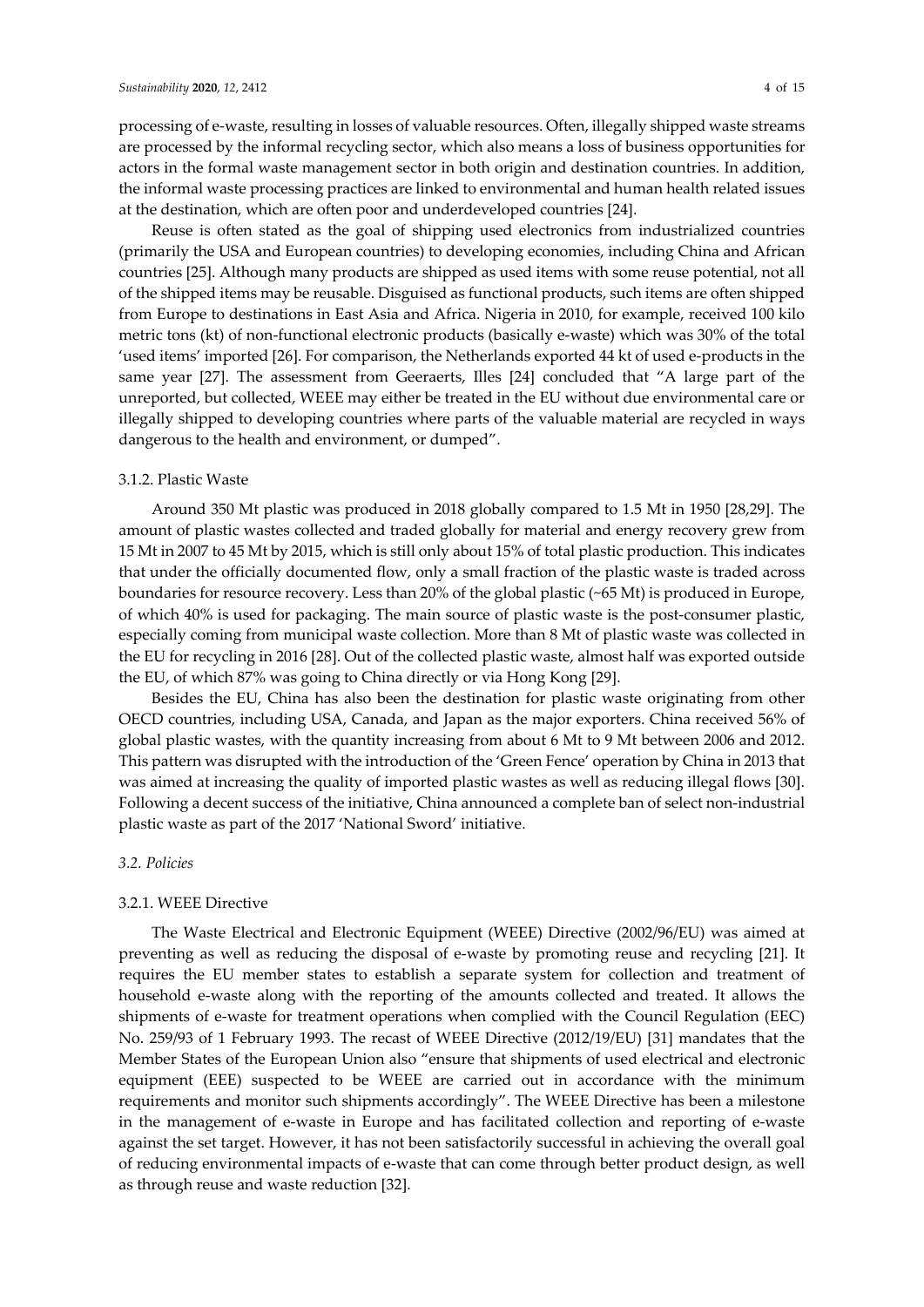#### 3.2.2. Waste Shipment Regulation

The primary goal of the EU Waste Shipment Regulation (WSR) introduced in 2006 was to address the uncontrolled flows of waste across borders [8]. It implements the provisions of the Basel Convention including a ban on export of hazardous waste to non-OECD countries and a ban on export of waste for disposal. The WSR provides basic rules (two procedures) for controlling transboundary movement of waste shipping and transiting between EU as well as non-EU countries. The control producers include general information requirements (Art. 18) for waste streams for recovery purposes (so called "green" listed waste—non-hazardous waste) and prior written notification and consent for waste designated for disposal and for recovery purposes (so called "amber" listed waste—exhibit hazardous properties and unlisted waste—which is not listed on any annexes). The regulation was amended in 2014 through Regulation (EU) No 660/2014 to strengthen inspection systems for the shipment of waste with a plan to apply the changes by 2017. The WSR is currently being evaluated again by the European Commission with a deadline of December 2020 [33].

#### 3.2.3. Chinese Import Ban

China has been the global destination for various waste streams that have recycling potential including packaging waste, metal scraps, plastics, and e-waste. In July 2017, the Chinese government notified the World Trade Organization of its plan to impose bans on 24 types of waste streams, including plastics in packaging waste [22]. China was taking in more than half of the global plastic waste. As a result of this new policy (hereafter referred to simply as the 'Ban'), an average of about 8 Mt of plastic waste per year is estimated to be displaced globally over the next decade [30]. China announced a further Ban for years 2019 and 2020, adding 16 new types of waste for each year (mixed metal scrap, plastic scrap from industrial sources, etc.).

### **4. Case Studies**

#### *4.1. Impact Assessment of European Policies*

#### 4.1.1. WEEE Directive

The European Commission assessed impacts of the WEEE Directive in 2008 [34], which has served as the foundation for the recast of the WEEE Directive in 2012 [31]. The stated objective of the assessment was "to solve problems with the effectiveness and the efficiency of the Directive". Accordingly, this assessment was mainly focused on the 'effectiveness' and 'efficiency' of the WEEE Directive. A thorough quantitative analysis as well as consultation process was used for reviewing the implementation, which took three years to complete. Several policy options (six concerning the effectiveness and eight concerning the efficiency) were analyzed for their economic, environmental and social impacts. A summary of the assessment is provided in Table A1 in Appendix A.

The methodology used for the impact assessment of the WEEE Directive involved a thorough and comprehensive approach, which used evidence-based and mixed methods (qualitative and quantitative) for understanding the 'effectiveness' and 'efficiency' of the Directive. This can be highlighted as the major strength of the impact assessment. Some of the recommendations from this assessment made it to the recast of the WEEE Directive. For example, the new collection and recycling targets based on the amount of put on market EEE. The assessment, however, did not consider the 'coherence' and 'relevance' components (other two criteria suggested by the EEA in its impact assessment methodology) as comprehensively. Additionally, the policy option evaluations and subsequent recommendations are mainly focused on the economy of policy implementation, although other aspects were investigated in detail.

#### 4.1.2. Waste Shipment Regulation

The European Commission conducted an impact assessment of the WSR in 2013 with the stated objective of "the protection of the environment and health by reducing illegal waste shipments" [35].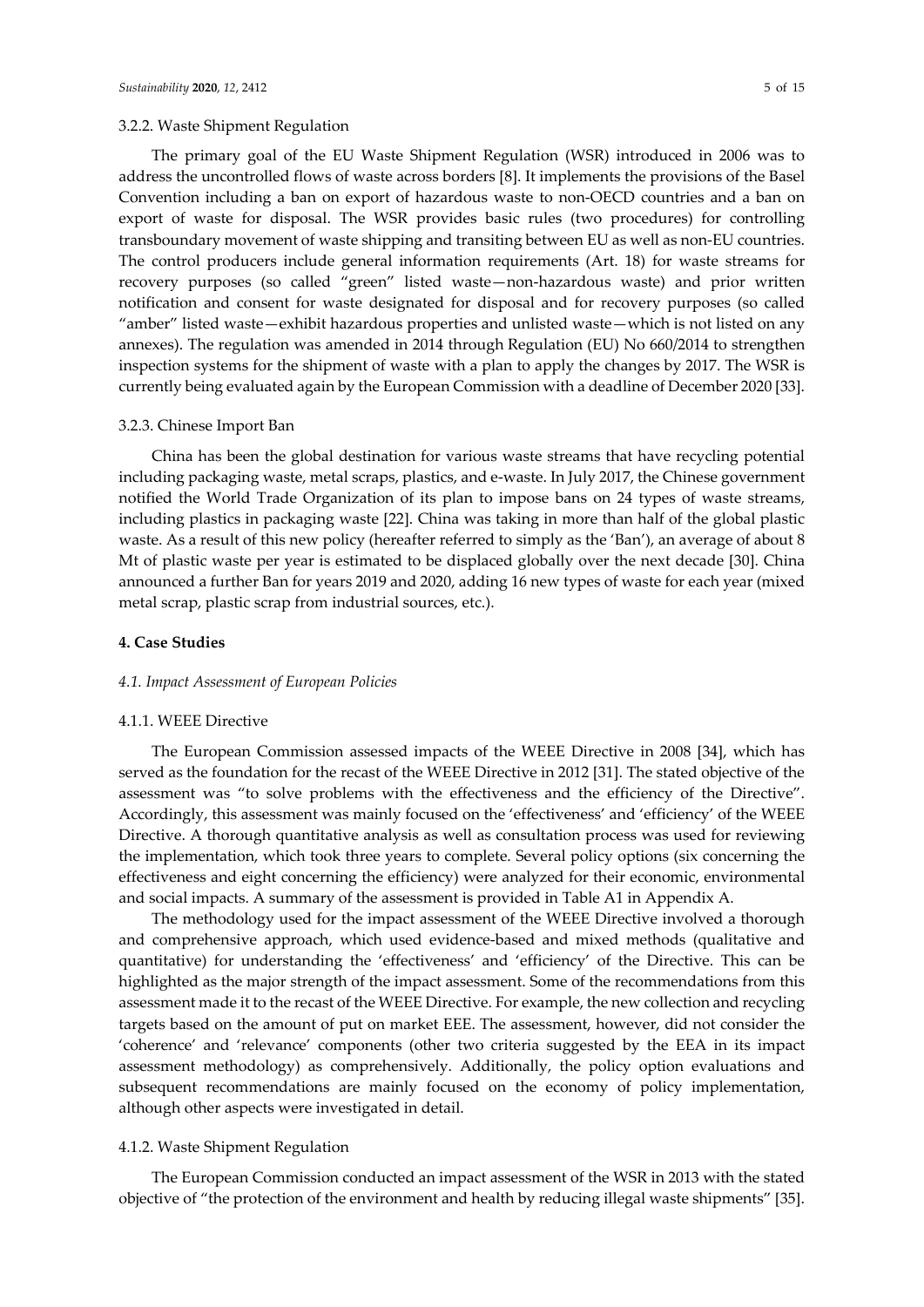The methodology involved public consultation with stakeholders and contributors (including 25 industry organizations, 18 Member State authorities, 11 individuals, 5 private companies, 3 nongovernmental organizations (NGOs), 2 public organizations, and 1 EEA country authority). Based on this consultation, several policy options were evaluated with the aim to "strengthen the inspections and enforcement of the WSR in order to effectively prevent illegal waste shipments". Each option was assessed based on its costs, benefits, and 'how does the option solve the problem'. The costs included implementation costs (personnel, hardware, etc.), whereas the benefits considered were economic benefits, employment impacts, and market implications. Table A2 in Appendix A offers a summary of the assessment.

The comprehensive methodology used to include multiple stakeholders makes the assessment strong. However, it is worth highlighting that industries were the largest contributor (25 industries out of 65 total stakeholders consulted) during the consultation process. Moreover, environmental and social aspects were not as much prioritized as the economic costs. The shipment of hazardous waste to non-OECD countries was highlighted as a problem but this assessment of EU's key waste export regulation did not cover the impacts of transboundary shipments in the destination countries outside the EU. Similarly, despite being highlighted as an important issue, a focus on the impacts of waste crime was missing.

The WSR was amended in 2014 through Regulation (EU) No 660/2014 of 15 May 2014, mainly in order to fortify Member States' inspection systems. The WSR is currently being evaluated again by the European Commission with a deadline of 31 December 2020 [33]. This time, the assessment appears to be more comprehensive that is based on the EEA's evaluation framework, which involves the assessment of five criteria (effectiveness, efficiency, coherence, relevance, and EU added value). Table A3 in Appendix A summarizes the approach of this currently ongoing impact assessment.

#### *4.2. Impacts of the Chinese Import Ban*

Waste management and recycling businesses in China were affected directly by the Ban. Crackdowns on environmental crimes by waste importers began across the country with the Ban in order to stop the inbound flow of the banned waste streams completely. Facing stricter control, waste companies either moved to other countries or stopped the business altogether. The Ban, nevertheless, did have some positive impacts, such as the benefits of not having to deal with residual waste (in terms of impacts on human health and the local environment), the promotion of legally compliant waste management industries, the establishment of waste separation and recycling systems, and an expected growth of the domestic recycling industry [36].

There were direct implications of the Ban within China, but its impacts have been apparent at a much larger scale globally. The global plastic exports fell by half in 2018 compared to 2016 [37]. Effects of the Ban became instantly apparent in the major plastic waste exporting countries as well as in other Asian countries that became the new destination. After the Ban, much of the waste was diverted to other Asian countries including Malaysia, Vietnam, The Philippines, Thailand, Indonesia, and Cambodia. These new destination countries, however, did not have the infrastructure capacity to handle the sudden growth in incoming waste streams. As a result, the waste is often being handled by small-scale scrap processors with little to no environmental regulations. More importantly, other potentially hazardous waste streams (e.g., e-waste) illegally flowing to countries like Thailand disguised as recyclable plastic waste also increased after the Ban [38].

With the Chinese recycling market taking in more than half of the global plastic exports, the waste management systems in many western industrialized countries depended largely on this market. Not surprisingly, the introduction of the Ban has changed the dynamics of the global waste recycling industry, which appears to have been a moment of reckoning for waste managers globally. The Ban has exposed not only the weak links in the 'global recycling chain', but also shady business practices and the real cost of waste management in terms of environmental damages.

Waste management companies in many US cities relied on businesses in China to buy their processed materials. Since the Ban, there are fewer buyers and recycling companies are struggling to keep their profit margins. Therefore, they pass this cost on to the cities, in some cases four times what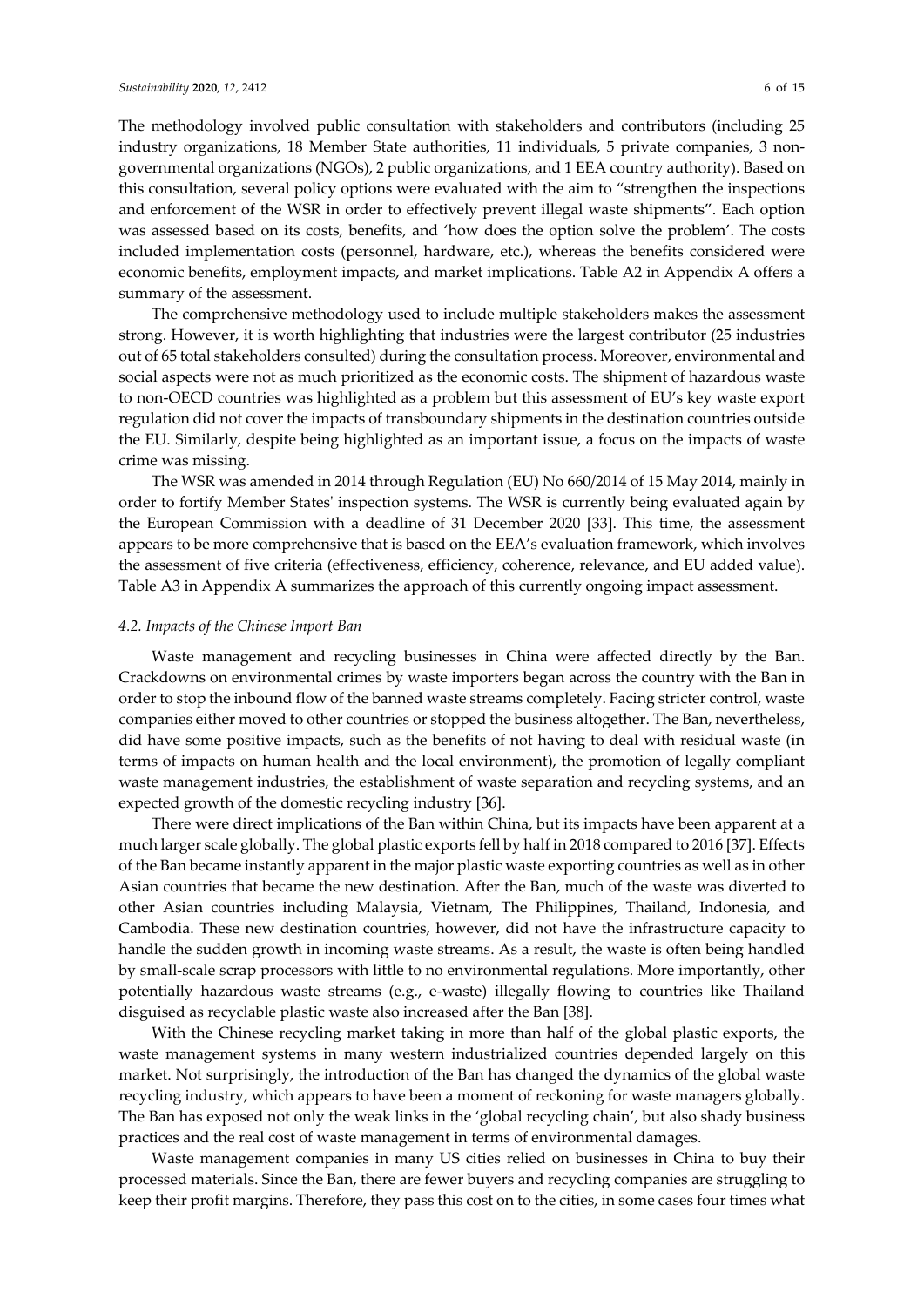they charged previously [39]. The increased recycling cost of household waste has forced several cities to shut down their material recycling plants and to send the recyclable fractions either to landfill or for incineration, which incited the fear of increased pollution [40].

European countries are facing similar challenges. Waste export from the EU to China dropped by 96% in the first two months after the Ban compared to the previous year [41]. The UK for example, which exports 60% of recovered waste plastic, is having to deal with the lack of recycling capacity as the technical capacity of waste plastic recycling is not enough to handle the generated waste. This highlights that the ambitious recycling targets of the EU are dependent on foreign markets for the export of secondary resources. The Ban has shown how vulnerable the waste recycling industry is in the absence of quality and profitable recycling infrastructure in the EU [42].

## **5. Key Findings**

### *5.1. Dominance of Economic Aspects*

Economic aspects, which define the 'efficiency' of a policy initiative, often dominate policy evaluation process. The main costs in waste management include costs related to the administrative burden as well as costs for other stakeholders for collection and transportation, treatment and disposal costs, and additional costs for control and reporting. These costs have been the focus in the evaluation of both the WEEE Directive and the WSR. Other aspects, especially environmental and social issues, were not addressed as comprehensively. This is a common concern, also brought up by researchers, that more politically salient economic concerns overshadow the environmental and social issues in some approaches to impact assessment [14].

## *5.2. Stakeholders Involvement*

The method and scope of impact assessments appear to be defined largely by the owner as well as the motive behind the assessment. In case of the WEEE Directive, the priority was a proper management of e-waste in the EU member states at minimum socioeconomic and environmental cost. The assessment identifies, among others, the 'citizens and traders in third countries' as stakeholders to be affected by the Directive. However, the review process does not seem to benefit from the feedback from this group of stakeholders. Although it may be understandably difficult and even out of scope for the EU policy cycle, collecting inputs from stakeholders that are affected directly or indirectly from the problem could help in finding better solutions. Businesses formed the largest fraction of stakeholders in the review process of the WSR. Out of the 65 stakeholders consulted, 30 were industry organizations and private companies, and only five were NGOs and public organizations. The dominance of economic aspects in policy assessments aligns well with this fact that industry actors are the main group of stakeholders in the process.

# *5.3. Geographical Scope*

Illegal shipments and improper handling in countries beyond the European borders is not within the scope of the European waste legislations that aim to improve waste collection and processing in Europe. Given that a regional policy is implemented within a specific region, understandably, it may not cover the implications outside of its geographical boundaries. However, in the context of waste materials, an internationally traded commodity, it should be a common concern for both countries of origin and destination. Any waste shipment that does not follow national, regional, and international regulations can be seen as illegal trade and therefore as a criminal case. Illegal trade of e-waste is linked not only to environmental and health impacts, but also to organized crime involving several legal actors such as businesses involved in e-waste management [24]. Such activities are mainly driven by profit. Given that most countries are signatories of the Basel Convention and that the lifecycle management of many products and corresponding wastes depends on a globalized mechanism, policies covering these activities can benefit from a larger geographical scope and coherence across borders.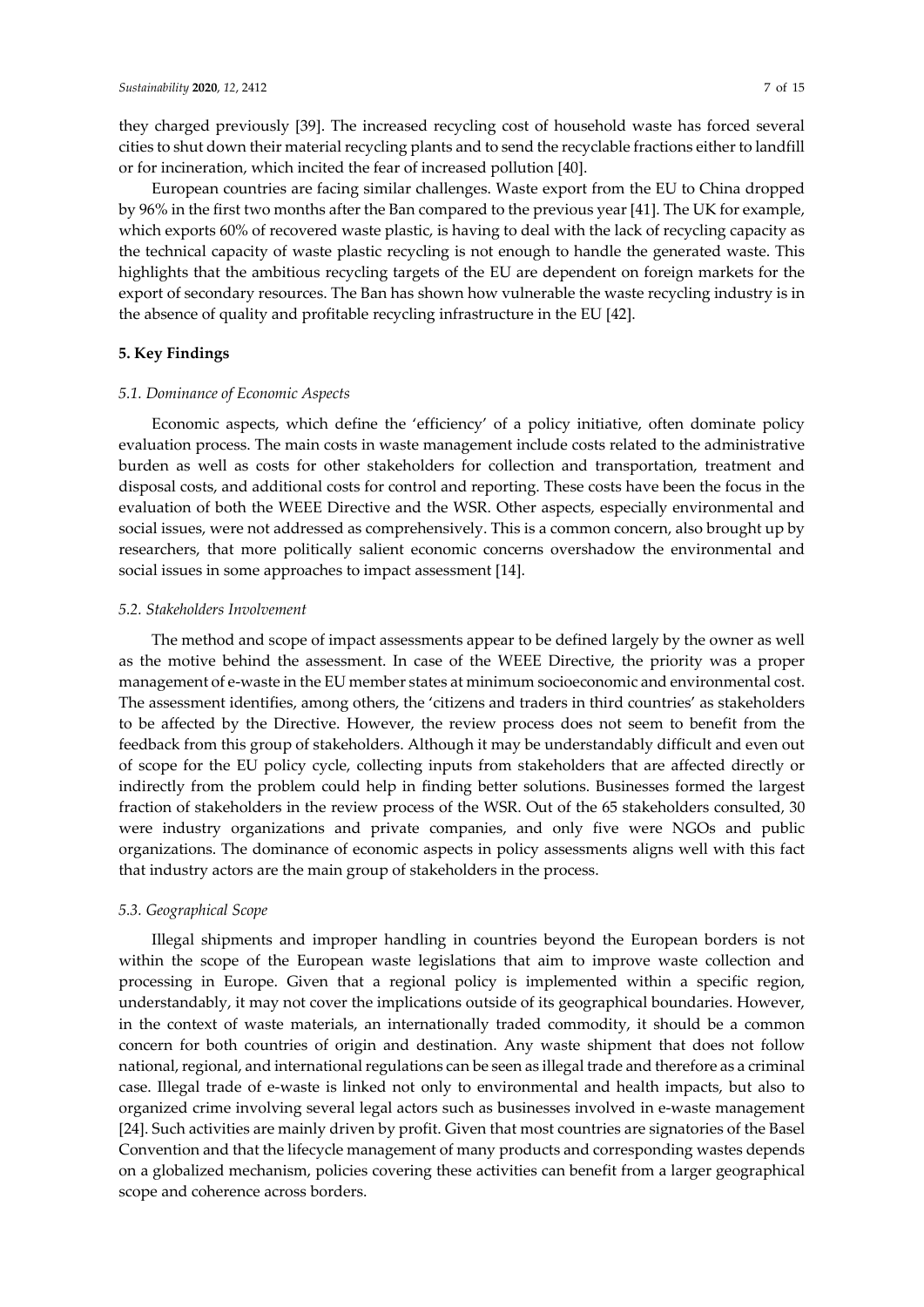The case of the Chinese Ban illustrates how the policy impacts can extend beyond borders. The policy recently implemented by the Chinese government seems to have larger impact in Europe than the WEEE Directive and WSR that have been around for years. China's refusal to receive the lowgrade recyclates is fueling the discussion about waste prevention, innovation, circular economy, and closed loops within the EU. An important fact to consider is that there has been a significant gap in environmental policies and legislative provisions between the EU and the third countries the EU trades waste with, including China. The Chinese Ban did not appear overnight, it was in the making since 1996 when China started implementing increasingly strict pollution prevention measures [43]. The imbalance in the strength of environmental legislations means the trade is not purely based on mutual financial benefits, but also on offsetting of environmental burdens. It might be worth analyzing how EU policies failed to internalize these realities that led to today's scenario. Noncompliant waste shipments are behind the transboundary environmental problems such as marine plastic pollutions, addressing which will require international cooperation and compliance from all concerned parties [44].

#### *5.4. Isolated Nature of Assessments*

Coherence with other policy interventions covering different dimensions of the same or similar issues should be an important part of an impact assessment, which was not found to be the case in the reviewed assessments. Policy evaluation is usually mandated and impact assessments are carried out individually per policy. However, addressing a specific issue such as the transboundary waste movement requires an understanding of the whole product lifecycle ranging from material extractions for production to collection, processing, and final material or energy recovery, as well as disposal of waste. This also means that other policies covering the product lifecycle become relevant in the assessment of the product EoL-related policy. In the case of illegal trade of e-waste, for example, it is not only the WEEE Directive but also other interventions such the EcoDesign Directive [45], RoHS Directive [46], the WSR, as well as the EU Action Plan for the Circular Economy [47] become relevant. An 'issue-based' approach would assess the transboundary shipment of e-waste in a broader context, covering the whole lifecycle of e-products. This kind of 'issue-based' policy impact assessment can be useful for studying the links among several relevant policies that are already implemented, as well as those that are planned.

#### *5.5. Unintended Impacts*

Policy impact assessment is a part of policy cycle that evaluates how a given policy performs against the set goals, but does not necessarily assess the changes in a given sector because of the policies implemented. However, any regulatory intervention, which uses burdensome requirements (e.g., fees and other obligations) or bans and enforcement, carries the risk of unintended and often negative consequences. While assessing the 'effectiveness', impact assessments should measure the effect, including intended as well as unintended changes resulting directly or indirectly from a policy intervention. So-called 'risk indicators' have been proposed to assist in identifying potential unintended consequences for new legislation [48]. Such risks should be considered early in the policy formulation. Examples of unintended impacts from the case studies used by Morgan and Clarke [48] corresponding to the risk indicator 'introducing fees or obligations' are presented in Table B1 in Appendix B. Although it is important to anticipate possible unintended consequences of any policy intervention, failure to do so is not necessarily a reason for the consequences, as regulations are often complex and it is not always possible to foresee such consequences upfront.

#### *5.6. Implementation of Assessment Outcomes*

Although the assessment of the WEEE Directive clearly identified the widespread illegal trade of e-waste to third countries, the changes made in the Directive following that assessment has not resulted in significant improvements of the situation. The documented collection rate under the official e-waste collection system is still below 40%, with non-compliant collection within the EU also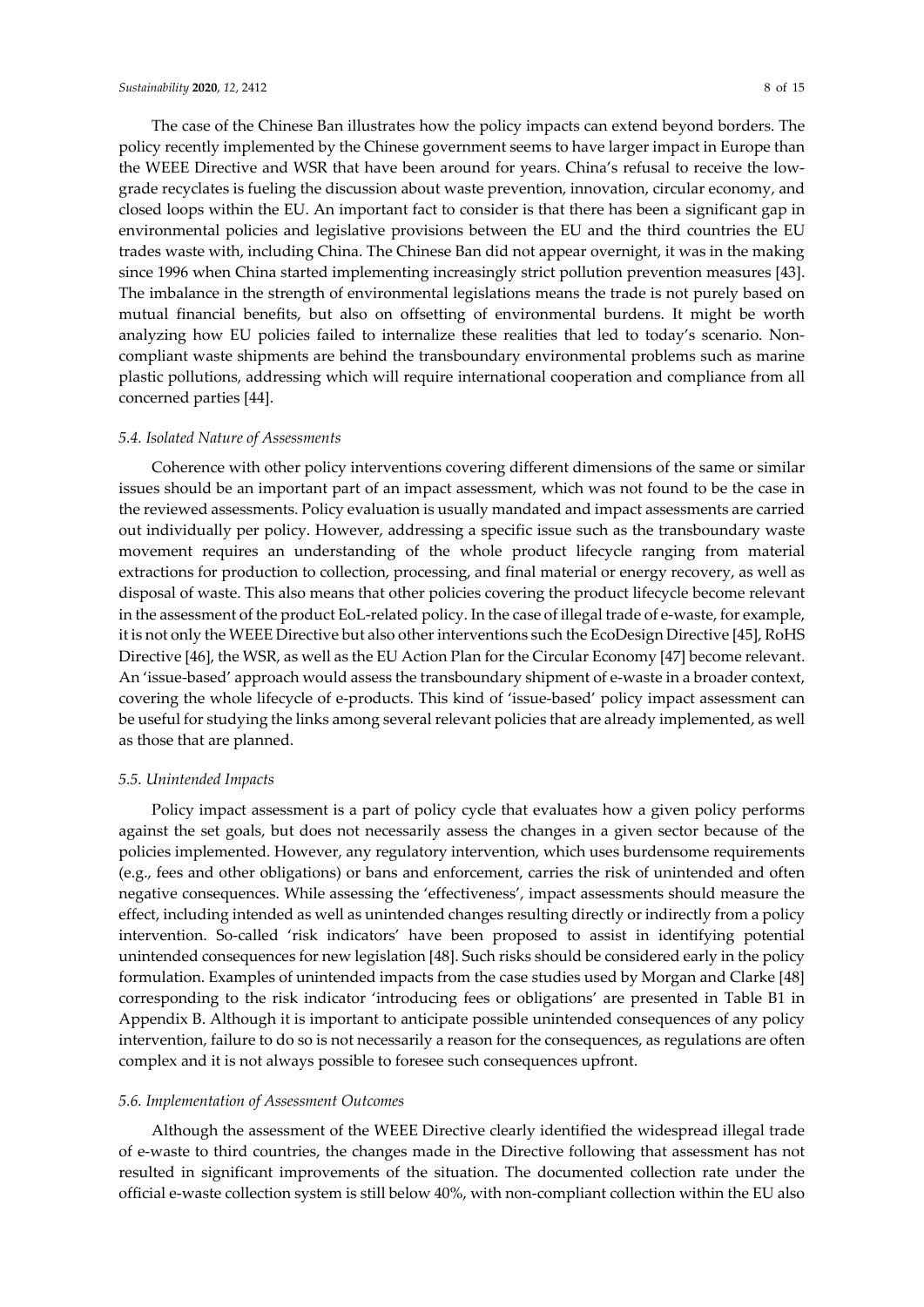being a source of illegal e-waste flows. This suggests that either the assessment did not address all identified problems, or the recommendations of the assessments went unimplemented.

Similarly, the implementation of findings from the review of the WSR is also not clearly visible. About 90% of stakeholders discarded the 'No action at EU level' option during the consultation. However, there is not enough evidence to suggest that today's situation is different from what would have happened with 'no action'. Another option to have 'binding EU legislation' for inspection was equally favorable among the stakeholders, which also appears to have been left unimplemented. It was obvious from the consultation process that the concerned stakeholders clearly favor an action on improving the inspection as the single most important measure for controlling illegal waste shipment. Nevertheless, the lack of progress in its implementation raises the question on the value of policy impact assessment.

#### **6. Conclusions and Recommendations**

The primary goals of a policy impact assessment include making policymakers aware of socioeconomic and environmental issues, as well as involving the public in the policy cycle in order to improve the validity of a policy. It should be a tool for serving multiple purposes such as increasing competitiveness and legitimacy, and for finding possible solution to the need for simplification of policy [14]. However, many impact assessments are used only to narrowly evaluate how successfully a given policy has performed. A more comprehensive and integrated approach for assessment is needed for evaluating policies linked to waste management and shipments. Such an approach should: a) focus beyond the economic aspects of policy interventions, b) include as many groups of concerned stakeholders as possible, c) consider relevant policies implemented across geographical borders, d) take into account unintended impacts along with the intended ones, and e) be realistic about the implementation of the assessment's findings.

The task of carrying out such a comprehensive approach, however, can be difficult and may require more effort. In order to make such a comprehensive approach feasible, an assessment may only focus on a specific issue. Other criteria for such an issue-oriented customized methodology should also consider: a) a defined timeline for the assessment and extrapolation of impacts, b) detailed scenarios (quantitative and qualitative) under different policy options, and c) differentially weighted scores for the criteria (relevance, effectiveness, efficiency, coherence) as per the given context.

Finally, the lack of data is a serious concern when it comes to understanding the impacts of illegal waste shipment and management activities. A robust counterfactual assessment is often not easy (or even possible) because of the unavailable data. By definition, illegal waste trades are not documented transactions. On top, while dealing with multiple stakeholders from several countries, it becomes even more challenging to collect precise data on the routes, quantities, and types of waste flows. There is a need for establishing a systematic sampling approach that can be employed in order to enable data collection that will ultimately enrich the quantitative counterfactual assessment. The underlying causes for illegal waste shipments include differences in treatment and disposal cost between the EU and third countries, incompleteness of existing guidelines, gaps in enforcement in some member states, and organized crime in the waste sector [35]. There is a need for a more proactive approach from policy makers to foresee and act upon changes in policies at the global level. This could save delays in progress on the environmental front and could justify policy decisions in terms of financial gains.

**Author Contributions:** Conceptualization, K. P. and C. F.; writing—original draft preparation, K. P.; writing review and editing, K. P. and C. F.; funding acquisition, K. P. and C. F. All authors have read and agreed to the published version of the manuscript.

**Funding:** The authors would like to thank the 'Behavioral Change for the Circular Economy (BC4CE)' project, which supported the research. The BC4CE project has received funding from the Irish Research Council and from the European Union's Horizon 2020 research and innovation programme under the Marie Skłodowska-Curie grant agreement No 713279. This paper is built on a report that was a deliverable for the WasteForce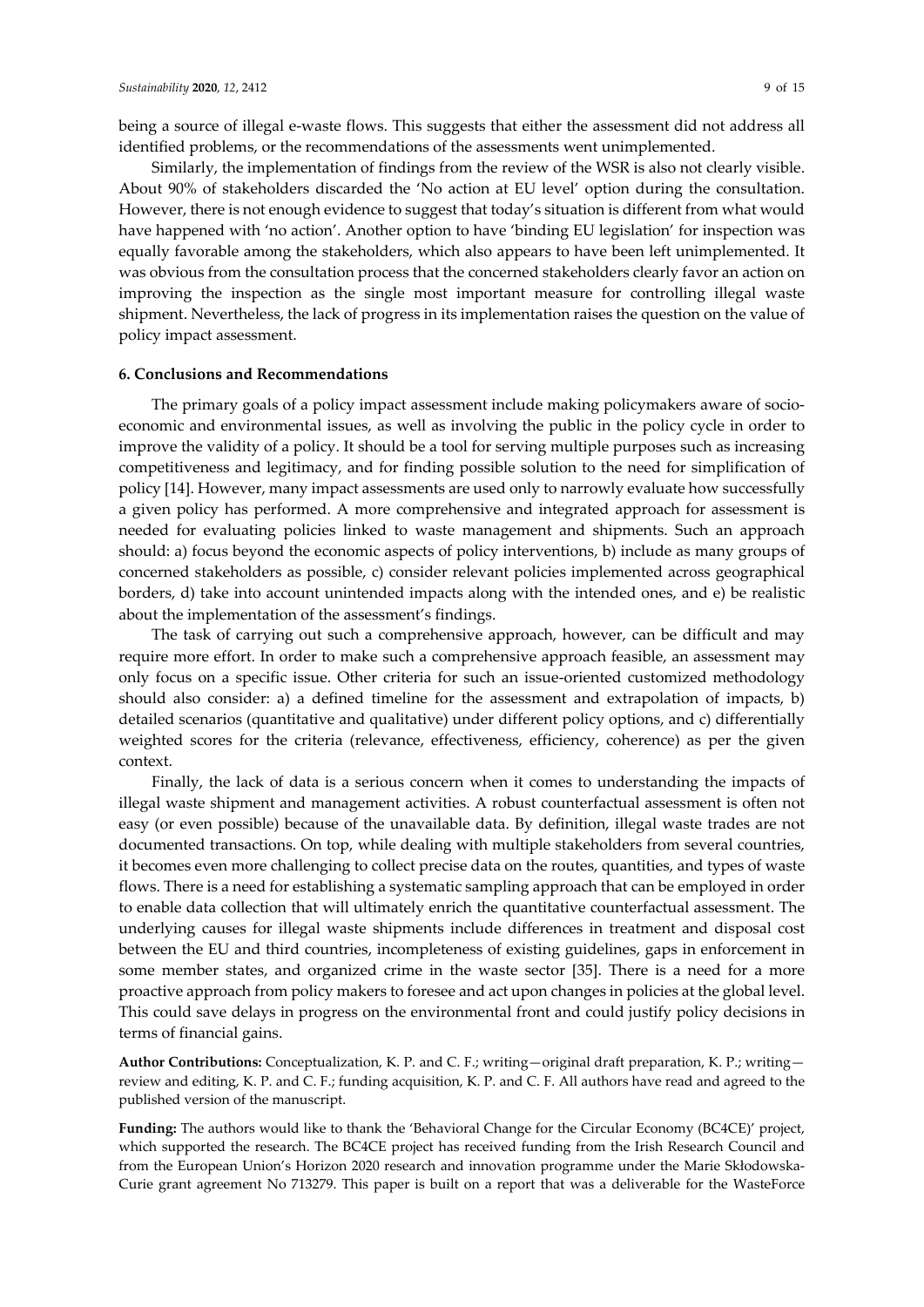project. The WasteForce project is funded by the European Union's Internal Security Fund—Police (ISFP/2017/AG/ENV/821345).

**Conflicts of Interest:** The authors declare no conflict of interest.

# **Appendix A—Summary of European policy impact assessment**

| Key objective                                                               | "to solve problems with the effectiveness and the efficiency of the Directive"                                                                                                                                                             |
|-----------------------------------------------------------------------------|--------------------------------------------------------------------------------------------------------------------------------------------------------------------------------------------------------------------------------------------|
| Objectives                                                                  | Ensure proper treatment of collected WEEE, Reduce WEEE going to landfill,<br>Remove unnecessary costs in doing this, Promote low-skilled employment, Support<br>high-tech innovation and export growth                                     |
| Method                                                                      | Several options were considered and after filtering out some of them through a<br>stakeholder consultation process, a few were selected. Each of the selected options<br>were analyzed for the economic, environmental and social impacts. |
|                                                                             | Six options to improve the Effectiveness<br>1: Take no action<br>2: Introduce minimum legal requirements for inspections of WEEE treatment<br>3: Introduce minimum inspection requirements for waste shipments                             |
|                                                                             | 4: Increase the collection targets (85% of WEEE arising), make producers<br>responsible for this target and include B2B equipment in the scope of the collection                                                                           |
| Outcome:<br>Costs and benefits were<br>analyzed quantitatively<br>based on: | target<br>5: Set a 100% collection target on the environmentally most relevant streams<br>6: Envisage collection targets set in relation to EEE put on the market in the<br>preceding year                                                 |
| Cost of WEEE collection                                                     | and another eight options to tackle Efficiency<br>1: Take no action                                                                                                                                                                        |
| and treatment as well as<br>enforcement cost and                            | To clarify scope and categorization (alternatives):<br>2: Clarifying the scope by using fixed lists of products<br>3: Defining the scope under the RoHS Directive                                                                          |
| Benefits in terms of<br>avoided environmental<br>damage                     | 4: Classifying categories of equipment<br>To cut administrative burden from registration and reporting (alternatives):<br>5: Inter-operability of national registers and harmonization of reporting                                        |
|                                                                             | requirements<br>6: EU operated Register                                                                                                                                                                                                    |
|                                                                             | Other<br>7: Include the reuse of whole appliances in the components, material and<br>substance reuse and recycling targets                                                                                                                 |
|                                                                             | Option 8: Include recycling and recovery targets for medical devices                                                                                                                                                                       |
| Indicators of progress                                                      | Cuts on administrative burden, Effectively achieve the Directives aims, Separate<br>collection/treatment of WEEE                                                                                                                           |
| Recommended options                                                         | To improve Effectiveness: 2,3,4,6<br>To improve Efficiency: 3,5,7,8                                                                                                                                                                        |
| On Coherence                                                                | Mainly considered the goal of supporting the recycling industry in the EU<br>RoHS, REACH, EuP                                                                                                                                              |

## **Table A1.** Summary of the WSR ((EC) No 1013/2006) impact assessment (2013) [35].

|                   | "The protection of the environment and health by                               |  |  |  |
|-------------------|--------------------------------------------------------------------------------|--|--|--|
| Key objective     | reducing illegal waste shipments"                                              |  |  |  |
|                   | Improve implementation of WSR<br>$\overline{\phantom{a}}$                      |  |  |  |
|                   | Reduce costs for the EU Member States                                          |  |  |  |
| <b>Objectives</b> | Increase access to raw materials<br>$\overline{a}$                             |  |  |  |
|                   | Ensure level playing field for European actors<br>$\qquad \qquad \blacksquare$ |  |  |  |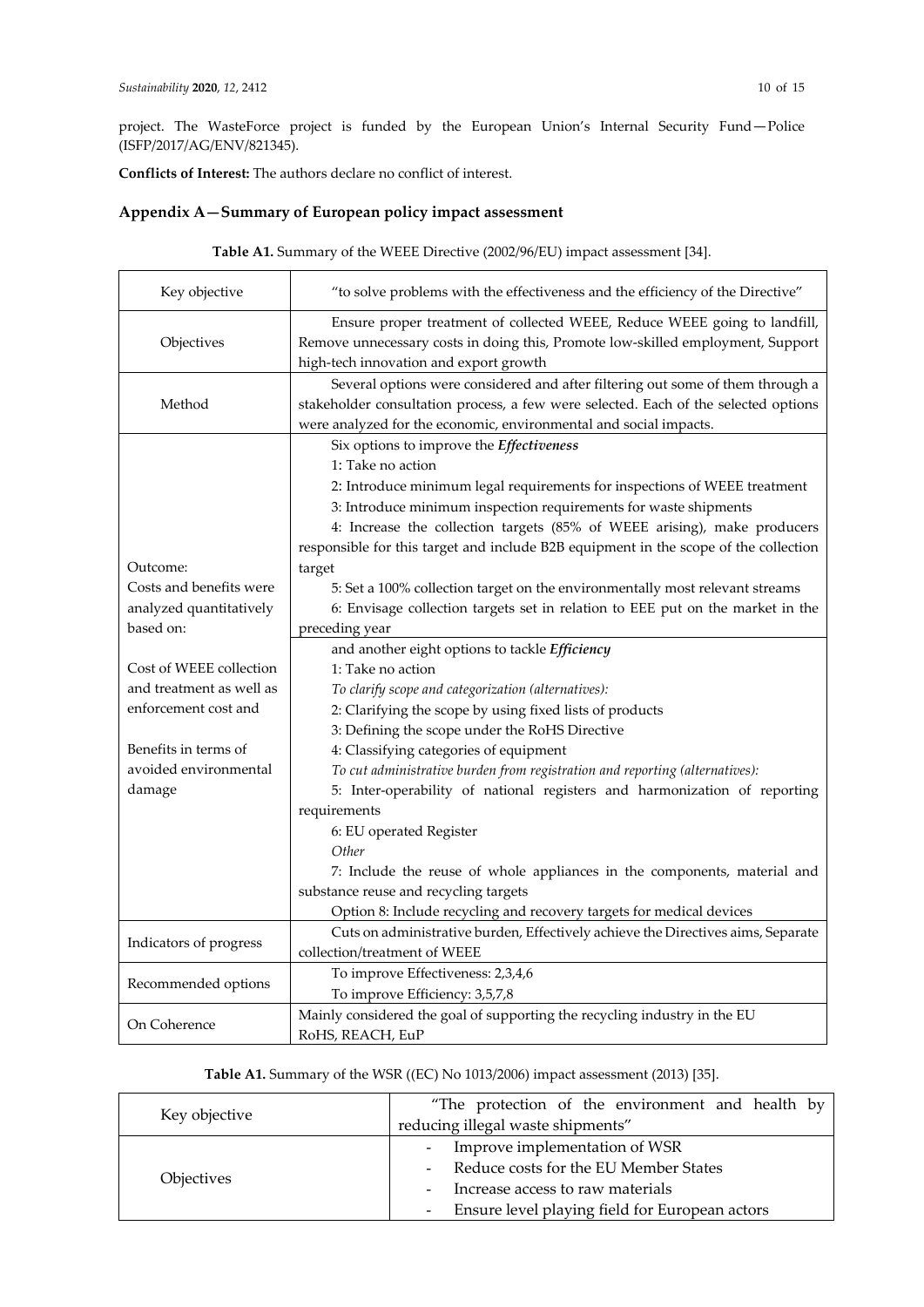|                                                                                                                                                                                                              | Make waste shipment inspections more effective                                                                                                                                                                                                                     |          |                |           |                |
|--------------------------------------------------------------------------------------------------------------------------------------------------------------------------------------------------------------|--------------------------------------------------------------------------------------------------------------------------------------------------------------------------------------------------------------------------------------------------------------------|----------|----------------|-----------|----------------|
|                                                                                                                                                                                                              | Harmonize inspection criteria across EU                                                                                                                                                                                                                            |          |                |           |                |
| Method                                                                                                                                                                                                       | Public consultation (65 contributors: 25 industry<br>organizations, 18 Member State authorities, 11<br>individuals, 5 private companies, 3 NGOs, 2 public<br>organizations and 1 EEA country authority).<br>Impact analysis of several proposed policy options     |          |                |           |                |
| Outcome: Costs and benefits were<br>analyzed<br>Cost of implementation and<br>Benefits in terms of cost<br>savings (e.g., for clean-up),<br>jobs created in the EU and<br>avoided<br>environmental<br>damage | Policy Options<br>1: No action at EU level<br>2: Specific requirements and criteria for waste shipment<br>inspections in EU legislation<br>3: Guidance for waste shipment inspections at EU level<br>4: Combination of EU legislative requirements and<br>guidance |          |                |           |                |
| Indicators of progress                                                                                                                                                                                       | Establishment of adequate infrastructures, capacities<br>and enforcement systems<br>Reduction of illegal waste shipments<br>Monitoring by the Commission<br>On-the-spot projects<br>Estimates based on increased recycling rates                                   |          |                |           |                |
|                                                                                                                                                                                                              | Options                                                                                                                                                                                                                                                            | 1        | $\overline{2}$ | 3         | $\overline{4}$ |
|                                                                                                                                                                                                              | Economic<br>impacts                                                                                                                                                                                                                                                | $\Omega$ | $^{+++}$       | $+/-$     | $^{+++}$       |
| Comparison of policy options                                                                                                                                                                                 | Social impacts                                                                                                                                                                                                                                                     | $\Omega$ | $^{++}$        |           | $^{++}$        |
|                                                                                                                                                                                                              | Environmental<br>impacts                                                                                                                                                                                                                                           | $\Omega$ | $^{+++}$       | $\ddot{}$ | $++++$         |

# **Table A2.** Summary of the WSR impact assessment (2017–2020) [33].

| Assessed by              | DG ENV B3 (started in 2017)<br>http://ec.europa.eu/environment/waste/shipments/evaluation_of_the_wsr.htm                                                                                            |
|--------------------------|-----------------------------------------------------------------------------------------------------------------------------------------------------------------------------------------------------|
| Key objective            | " intended to assess whether the WSR meets its objectives and is coherent with<br>the general objectives of EU environmental policy, Circular Economy and the internal<br>market."                  |
| <i><b>Objectives</b></i> | Identify measures to improve the implementation of the WSR<br>Investigate costs and benefits associated with the implementation of the WSR<br>for the stakeholders, at local, national and EU level |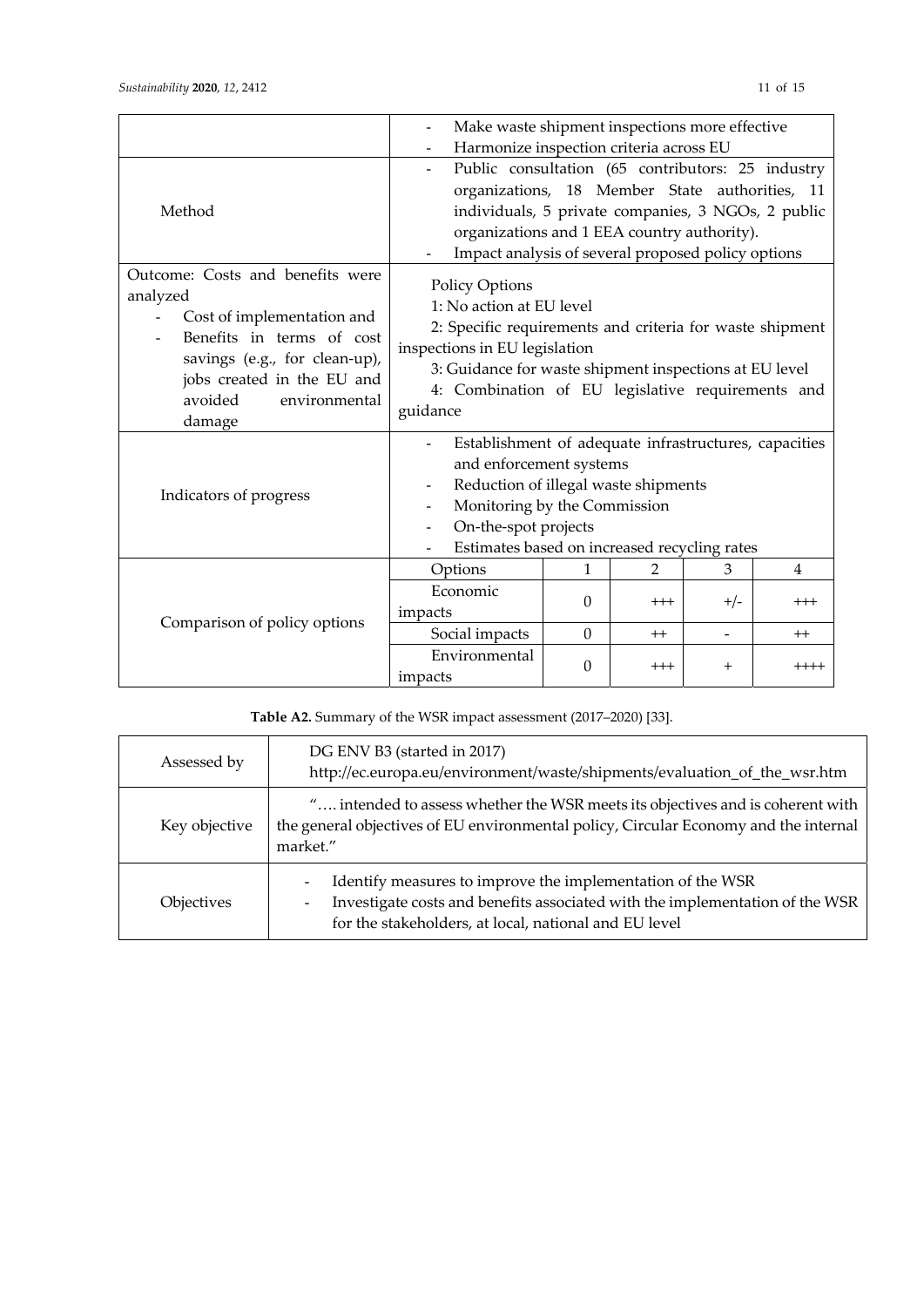| Method                | <b>EEA</b> Method:<br>Will assess the criteria of: (i) effectiveness, (ii) efficiency, (iii) coherence, (iv)<br>relevance and, (v) EU added value of the WSR<br>Retrospective:<br>Standard evaluation criteria (relevance, effectiveness, efficiency, coherence<br>and consistency and EU added value) was used<br>Evidence base:<br>Evidence from monitoring<br>Previous evaluations and other reports<br>$\blacksquare$<br>Evidence from assessing the implementation and application of legislation<br>(complaints, infringement procedures)<br>Consultation (with relevant stakeholders)<br>(65 contributors: 25 industry organizations, 18 Member State authorities, 5 private<br>companies, 11 individuals, 3 NGOs, 2 public organizations and 1 EEA country                                                                                                                        |
|-----------------------|-------------------------------------------------------------------------------------------------------------------------------------------------------------------------------------------------------------------------------------------------------------------------------------------------------------------------------------------------------------------------------------------------------------------------------------------------------------------------------------------------------------------------------------------------------------------------------------------------------------------------------------------------------------------------------------------------------------------------------------------------------------------------------------------------------------------------------------------------------------------------------------------|
| Outcome<br>(expected) | authority).<br>Effectiveness: how successful the WSR has been in achieving its objectives or<br>progressing towards them.<br>Efficiency: costs and benefits of the EU intervention as they accrue to different<br>stakeholders, identifying what factors are driving these costs/benefits and<br>how these factors relate to the EU intervention<br>Relevance: the relationship between needs and problems of society and the<br>$\sim$<br>objectives of the WSR<br>Coherence: how well the WSR has worked internally and with other relevant<br>$\blacksquare$<br>EU/international obligations or regulations<br>EU added value: added value of the EU-wide harmonized regime established<br>$\blacksquare$<br>by the WSR (together with Regulation (EC) No 1418/2007) as compared to<br>what would be achieved by Member States at national, regional and<br>international levels alone |

# **Appendix B Examples of unintended impacts**

**Table B1.** Examples of unintended impacts from the case studies used by Morgen and Clarke corresponding to the risk indicator 'introducing fees or obligations' [48].

| Legislation       | <b>Details</b>              | <b>Intended Impact</b> | <b>Unintended Impact</b>  |
|-------------------|-----------------------------|------------------------|---------------------------|
| U.S.-Resource     | - Requires hazardous        | Promote recycling of   | Dumping or open           |
| Conservation      | waste to be disposed of     | potentially            | burning of waste and      |
| and Recovery      | through environmentally     | environmentally        | involvement of            |
| Act 1976 and      | friendly disposal system    | dangerous products     | organized crime groups    |
| other legislation | - Introduces and permit     |                        | in dumping or             |
|                   | system for operators and    |                        | destroying hazardous      |
|                   | registration system for     |                        | waste through their       |
|                   | generators, defines         |                        | participation as          |
|                   | hazardous waste and         |                        | transporters and          |
|                   | introduces log-book system  |                        | operators of landfills or |
|                   |                             |                        | treatment facilities      |
| Japan             | Law introduced requiring    | Promote recycling of   | Increase in illegal       |
|                   | the return to manufacturers | potentially            | dumping after the law     |
|                   | of end-of-life electrical   | environmentally        | was introduced            |
|                   | equipment                   | dangerous products     |                           |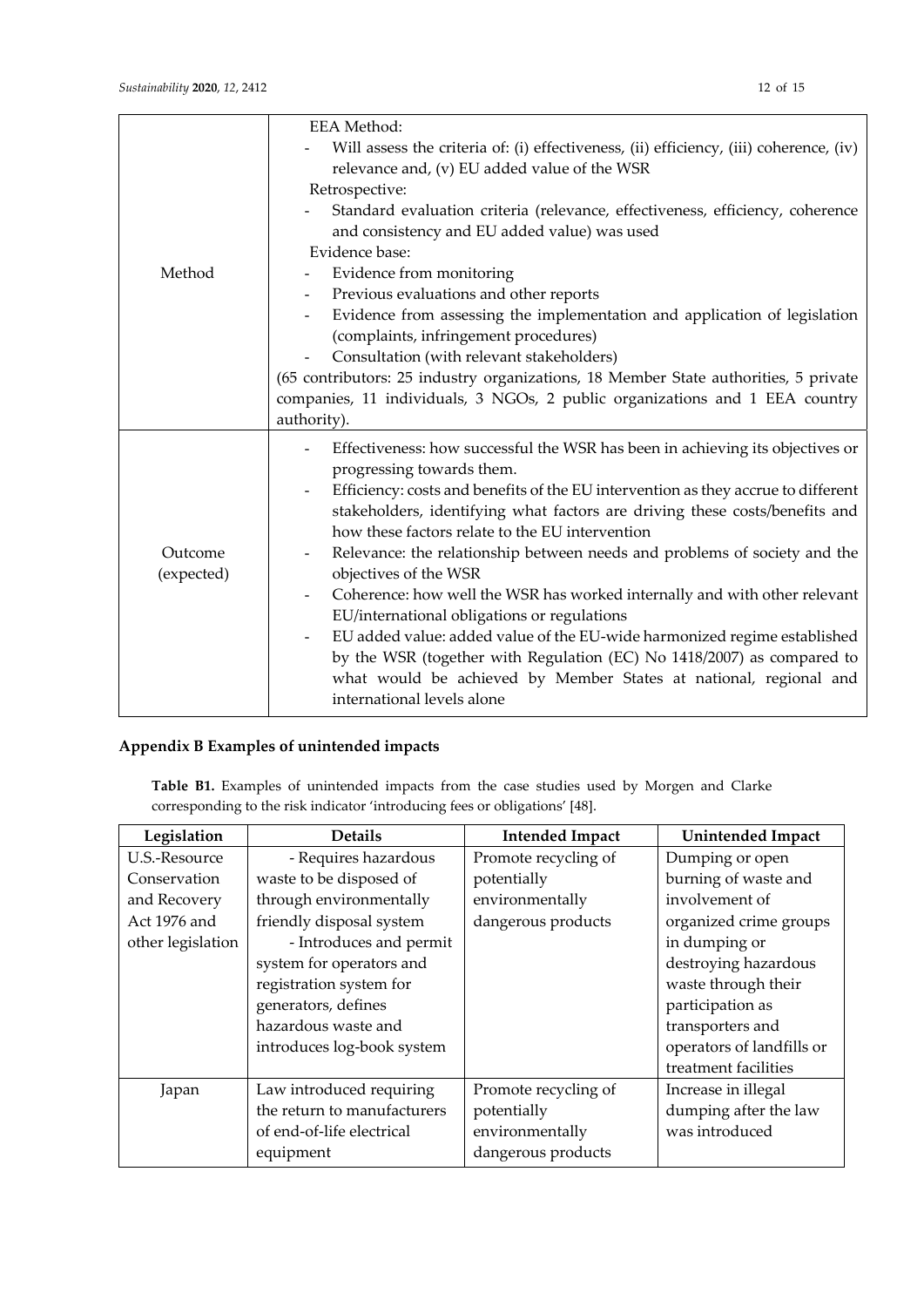### **References**

- 1. Parajuly, K.; Habib, K.; Cimpan, C.; Liu, G.; Wenzel, H. End-of-life resource recovery from emerging electronic products—A case study of robotic vacuum cleaners. *J. Clean. Product.* **2016**, *137*, 652–666.
- 2. Andersson, M.; Söderman, M.L.; Sandén, B.A. Lessons from a century of innovating car recycling value chains. *Environ. Innov. Soc. Trans.* **2017**, *25*, 142–157.
- 3. Marin, G.; Nicolli, F.; Zecca, E. *Drivers of international shipments of hazardous waste: The role of policy and technology endowment*; SEEDS (Sustainability Environmental Economics and Dynamics Studies): Ferrara, Italy, 2017.
- 4. ETC/RWM. *Transboundary Shipments of Waste in the EU: Developments 1995–2005 and Possible Drivers*; European Environment Agency: Copenhagen, Denmark, 2008.
- 5. European Comission. Trade and Waste Shipment in a Nutshell. 2020. Available online: https://ec.europa.eu/trade/import-and-export-rules/export-from-eu/waste-shipment/ (accessed on 9 January 2020).
- 6. Basel Convention. The Basel Convention on the Control of Transboundary Movements of Hazardous Wastes and Their Disposal. 1992. Available online: http://www.basel.int/TheConvention/Overview/tabid/1271/Default.aspx (accessed on 23 January 2020).
- 7. OECD. Decision of the Council on the Control of Transboundary Movements of Wastes Destined for Recovery Operations, OECD/LEGAL/0266. 2020. Available online: https://legalinstruments.oecd.org/en/instruments/OECD-LEGAL-0266 (accessed on 17 January 2020)
- 8. European Parliament. Regulation (EC) No 1013/2006 of the European parliament and of the council of 14 June 2006 on shipments of waste. *Off. J. Eur. Union.* **2006**, *190,* 1–98.
- 9. Rucevska, I.; Nelleman, C.; Isarin, N.; Yang, W.; Liu, N.; Yu, K.; Sandnaes, S.; Olley, K.; McCann, H.; Devia, L.; et al. *Waste Crime–Waste Risks: Gaps in Meeting the Global Waste Challenge*; United Nations Environment Programme: Nairobi, Kenya, 2015.
- 10. Parajuly, K.; Kuehr, R.; Awasthi, A.K.; Fitzpatrick, C.; Lepawsky, J.; Smith, E; Widmer, R.; Zeng, X. *Future E-Waste Scenarios*; StEP and UNU ViE-SCYCLE: Bonn, Germany; UNEP IETC: Osaka, Japan, 2019.
- 11. Huang, Q.; Chen, G.; Wang, Y.; Chen, S.; Xu, L.; Wang, R. Modelling the global impact of China's ban on plastic waste imports. *Resourc. Conserv. Recycl.* **2020**, *154*, 104607.
- 12. European Comission. Waste Shipments. 2020. Available online: https://ec.europa.eu/environment/waste/shipments/index.htm (accessed on 9 January 2020).
- 13. EEA, UEA. *Environment and Climate Policy Evaluation*; European Environment Agency: Copenhagen, Denmark, 2016.
- 14. Adelle, C.; Weiland, S. Policy assessment: The state of the art. *Impact Assess. Proj. Apprais.* **2012**, *30*, 25–33.
- 15. Gertler, P.; Martinez, S.; Premand, P.; Rawlings, L.B.; Vermeersch, C.M.J. *Impact Evaluation in Practice*; The World Bank: Washington, DC, USA, 2016,
- 16. OECD. *Assessing the Impact of State Interventions in Research—Techniques, Issues and Solutions*; OECD Directorate for Science, Technology and Innovation: Paris, France, 2014.
- 17. INTERact. *Approaches, ToR and Methods for Impact Evaluation*; Interact Programme, 2016.
- 18. White, H.; Raitzer, D.A. *Impact Evaluation of Development Interventions: A Practical Guide*; Asian Development Bank: Mandaluyong, Philippines, 2017.
- 19. European Comission. *Better Regulation "Toolbox"*; European Comission*:* Brussels*,* Belgium, 2015.
- 20. Saarela, S.-R.; Söderman, T. The challenge of knowledge exchange in national policy impact assessment*—* A case of Finnish climate policy. *Environ.Sci. Policy* **2015**, *54*, 340–348.
- 21. European Parliament. Directive 2002/96/EU of the European parliament and of the council of 27 January 2003 on Waste Electrical and Electronic Equipment (WEEE). *Off. J. Eur. Union* **2003**, *37*, 24–39.
- 22. World Trade Organization. China's Import Ban on Solid Waste Queried at Import Licensing Meeting. 2017. Available online: https://www.wto.org/english/news\_e/news17\_e/impl\_03oct17\_e.htm (accessed 9 January 2020).
- 23. Baldé, K.; Forti, V.; Gray, V.; Kuehr, R.; Stegmann, P. *The Global E-Waste Monitor—2017*; United Nations University (UNU): Bonn, Germany; International Telecommunication Union (ITU): Geneva, Switzerland; International Solid Waste Association (ISWA): Vienna, Austria, 2017,
- 24. Geeraerts, K.; Illes, A.; Schweizer, J.-P. *Illegal Shipment of E-Waste from the EU: A Case Study on Illegal E-Waste Export from the EU to China, in A Study Compiled as Part of the EFFACE Project*; IEEP: London, UK, 2015.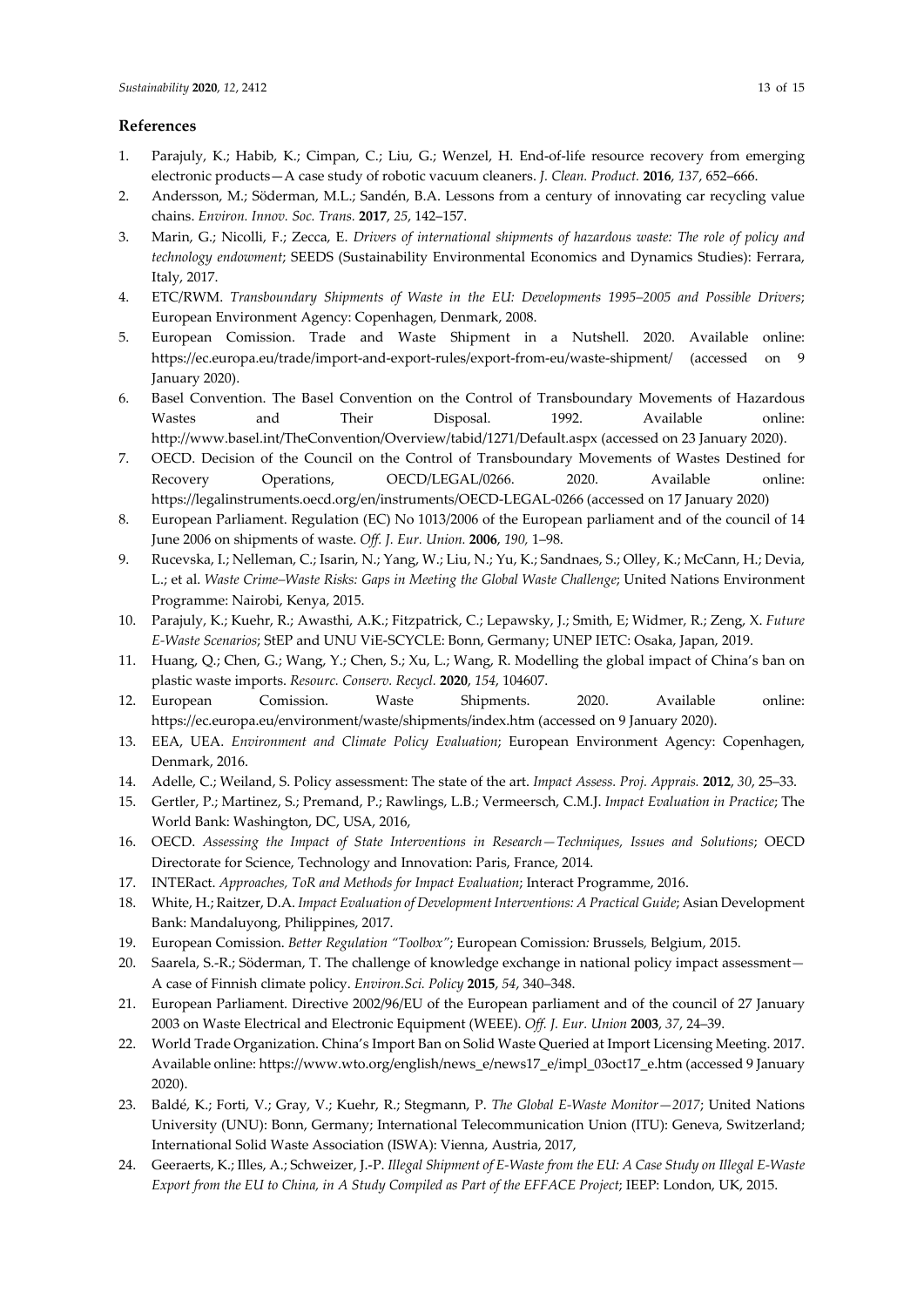- 25. Milovantseva, N.; Fitzpatrick, C. Barriers to electronics reuse of transboundary e-waste shipment regulations: An evaluation based on industry experiences. *Resour. Conserv. Recycl.* **2015**, *102*, 170–177.
- 26. Ogungbuyi, O.; Nnorom, I.C.; Osibanjo, O.; Schluep, M. *E-Waste Country Assessment Nigeria.* 2012. Available online:

http://www.basel.int/Implementation/TechnicalAssistance/EWaste/EwasteAfricaProject/Publications/tabi d/2553/Default.aspx# (accessed on Day Month Year).

- 27. Huisman, J., van der Maesen, M., Eijsbouts, R.J.J.,Wang, F., Baldé, C.P., Wielenga, C.A. *The Dutch WEEE Flows*; I.S. United Nations University: Bonn, Germany, 2012.
- 28. PlasticsEurope. *Plastics—the Facts 2018: An Analysis of European Plastics Production, Demand and Waste Data*; PlasticsEurope: Brussels, Belgium, 2019.
- 29. Velis, C. *Global Recycling Markets: Plastic Waste: A Story for One Player—China. A Report from the ISWA Task Force on Globalisation and Waste Management*; International Solid Waste Association*:* Vienna, Austria, 2017.
- 30. Brooks, A.L.; Wang, S.; Jambeck, J.R. The Chinese import ban and its impact on global plastic waste trade. *Sci. Adv.* **2018**, *4*, eaat0131.
- 31. European Parliament. Directive 2012/19/EU of the European parliament and of the council of 4 July 2012 on Waste Electrical and Electronic Equipment (WEEE) (Recast). *Off. J. Eur. Union* **2012**, *197*, 38–71.
- 32. Cole, C.; Gnanapragasam, A.; Cooper, T.; Singh, J. An assessment of achievements of the WEEE Directive in promoting movement up the waste hierarchy: Experiences in the UK. *Waste Manag.* **2019**, *87*, 417–427.
- 33. *DG ENV B3. Evaluation of Regulation (EC) No 1013/2006 on Shipments of Waste (Waste Shipment Regulation— WSR)*. 2017. Available online: https://ec.europa.eu/smartregulation/roadmaps/docs/2017\_env\_026\_waste\_shipment\_evaluation\_env.pdf (accessed on 9 January 2020).
- 34. European Comission. *Commission Staff Working Paper Accompanying the Proposal for a Directive of the European Parliament and of the Council on Waste Electrical and Electronic Equipment (WEEE) (Recast)—Impact Assessment {COM(2008) 810 Final} {SEC(2008) 2934}*; European Commission: Geneva, Switzerland, 2008.
- 35. European Commission. *COMMISSION STAFF WORKING PAPER IMPACT ASSESSMENT\_Accompanying Document to a Legislative Proposal and Additional Non-Legislative Measures Strengthening the Inspections and Enforcement of Regulation (EC) No 1013/2006 of the European Parliament and of the Council of 14 June 2006 on Shipments of Waste*; European Commission: Geneva, Switzerland, 2013.
- 36. Qu, S.; Guo, Y.; Ma, Z.; Chen, W.-Q.; Liu, J.; Liu, G.; Wang, Y.; Xu, M. Implications of China's foreign waste ban on the global circular economy. *Resour. Conserv. Recycl.* **2019**, *144*, 252–255.
- 37. BBC. Why Some Countries are Shipping Back Plastic Waste. 2019. Available online: https://www.bbc.com/news/world-48444874 (accessed on 17 January 2020).
- 38. Financial Times. Why the World's Recycling System Stopped Working. 2018. Available online: https://www.ft.com/content/360e2524-d71a-11e8-a854-33d6f82e62f8 (accessed on 17 January 2020).
- 39. The New York Times. As Costs Skyrocket, More U.S. Cities Stop Recycling. 2019. Available online: https://www.nytimes.com/2019/03/16/business/local-recycling-costs.html (accessed on 17 January 2020).
- 40. The Guardian. 'Moment of reckoning': US cities burn recyclables after China bans imports. 2019. Available online: https://www.theguardian.com/cities/2019/feb/21/philadelphia-covanta-incinerator-recyclableschina-ban-imports (accessed on 17 January 2020).
- 41. Independent.ie. Waste Plastic Piling up at Ports as Shipments to China Collapse. 2018. Available online: https://www.independent.ie/business/world/waste-plastic-piling-up-at-ports-as-shipments-to-chinacollapse-36906090.html (accessed on 17 January 2020).
- 42. Munck-Kampmann, B.E.; Werther, I.; Christensen, L.H. *Policy Brief: Recycling in the Circular Economy: How to Improve the Recycling Markets for Construction Materials, Biowaste, plastics and Critical Metals*; Nordic Council of Ministers: Copenhagen, Denmark, 2018.
- 43. Sun, M. The effect of border controls on waste imports: Evidence from China's Green Fence campaign. *China Econ. Rev.* **2019**, *54*, 457–472.
- 44. Tessnow-von Wysocki, I.; le Billon, P. Plastics at sea: Treaty design for a global solution to marine plastic pollution. *Environ. Sci. Policy* **2019**, *100*, 94–104.
- 45. European Parliament. Directive 2009/125/EC of the European parliament and of the council of 21 October 2009 establishing a framework for the setting of ecodesign requirements for energy-related products (recast). *Off. J. Eur. Union* **2009**, *285*, 172–197.